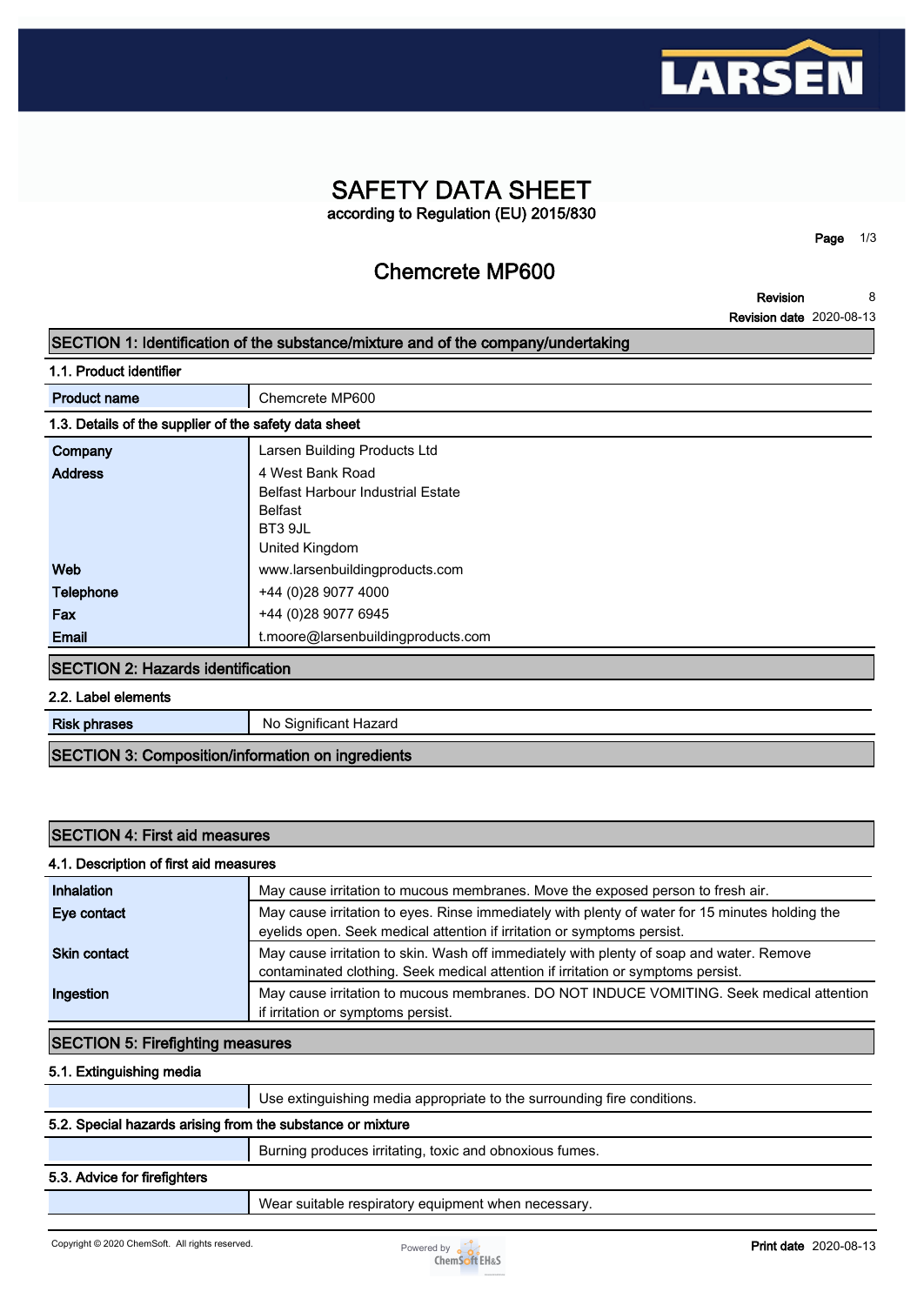# **Chemcrete MP600**

**Revision 8**

**Revision date 2020-08-13**

| <b>SECTION 6: Accidental release measures</b>                            |                                                                                                                                                                         |  |
|--------------------------------------------------------------------------|-------------------------------------------------------------------------------------------------------------------------------------------------------------------------|--|
| 6.1. Personal precautions, protective equipment and emergency procedures |                                                                                                                                                                         |  |
|                                                                          | Ensure adequate ventilation of the working area.                                                                                                                        |  |
| 6.2. Environmental precautions                                           |                                                                                                                                                                         |  |
|                                                                          | Do not allow product to enter drains. Prevent further spillage if safe.                                                                                                 |  |
| 6.3. Methods and material for containment and cleaning up                |                                                                                                                                                                         |  |
|                                                                          | Absorb with inert, absorbent material. Sweep up. Transfer to suitable, labelled containers for<br>disposal. Clean spillage area thoroughly with plenty of water.        |  |
| <b>SECTION 7: Handling and storage</b>                                   |                                                                                                                                                                         |  |
| 7.1. Precautions for safe handling                                       |                                                                                                                                                                         |  |
|                                                                          | Avoid contact with eyes and skin. Ensure adequate ventilation of the working area. Adopt best<br>Manual Handling considerations when handling, carrying and dispensing. |  |
| 7.2. Conditions for safe storage, including any incompatibilities        |                                                                                                                                                                         |  |
|                                                                          | Keep in a cool, dry, well ventilated area. Keep containers tightly closed. Store in correctly labelled<br>containers.                                                   |  |
| <b>SECTION 8: Exposure controls/personal protection</b>                  |                                                                                                                                                                         |  |
| 8.2. Exposure controls                                                   |                                                                                                                                                                         |  |
| 8.2.1. Appropriate engineering<br>controls                               | Ensure adequate ventilation of the working area.                                                                                                                        |  |
| 8.2.2. Individual protection<br>measures                                 | Wear protective clothing.                                                                                                                                               |  |
| Eye / face protection                                                    | In case of splashing, wear:. Approved safety goggles.                                                                                                                   |  |
| Skin protection -<br>Handprotection                                      | Chemical resistant gloves (PVC).                                                                                                                                        |  |
| <b>SECTION 9: Physical and chemical properties</b>                       |                                                                                                                                                                         |  |
| 9.1. Information on basic physical and chemical properties               |                                                                                                                                                                         |  |
| Appearance                                                               | Liquid                                                                                                                                                                  |  |
| Colour   Brown                                                           |                                                                                                                                                                         |  |

| Relative density $1.12 - 1.13$ |                        |
|--------------------------------|------------------------|
| Initial boiling point 100      |                        |
|                                | $pH$ 5 - 6             |
|                                | Odour Characteristic   |
|                                | <b>COIOUT   DIOWII</b> |

## **SECTION 10: Stability and reactivity**

#### **10.2. Chemical stability**

**Stable under normal conditions.**

#### **SECTION 11: Toxicological information**

#### **11.1.4. Toxicological Information**

**No data available**

## **SECTION 12: Ecological information**

**12.1. Toxicity**

**No data available**

## **SECTION 13: Disposal considerations**

### **General information**